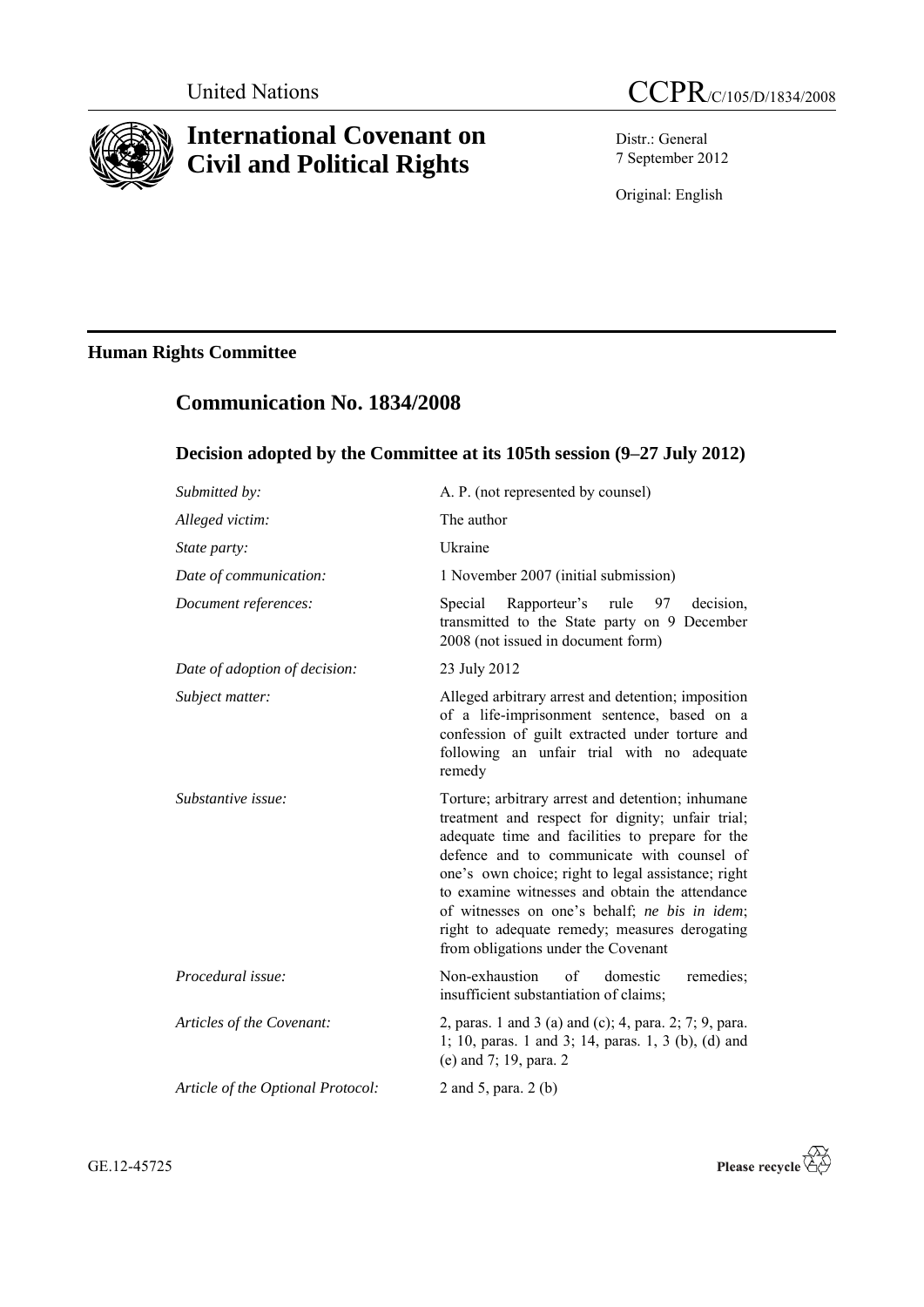# **Annex**

# **Decision of the Human Rights Committee under the Optional Protocol to the International Covenant on Civil and Political Rights (105th session)**

concerning

## **Communication No. 1834/2008\***

| Submitted by:          | A. P. (not represented by counsel)   |
|------------------------|--------------------------------------|
| Alleged victim:        | The author                           |
| <i>State party:</i>    | Ukraine                              |
| Date of communication: | 1 November 2007 (initial submission) |

*The Human Rights Committee*, established under article 28 of the International Covenant on Civil and Political Rights,

*Meeting on* 23 July 2012,

*Adopts* the following*:*

## **Decision on admissibility**

1. The author of the communication is Mr. A. P., a national of Ukraine born in 1975. He claims to be a victim of a violation by Ukraine of his rights under article 2, paragraphs 1, 3 (a) and (c); article 4, paragraph 2; article 7; article 9, paragraph 1; article 10, paragraphs 1 and 3; article 14, paragraphs 1, 3 (b), (d) and (e), and 7; article 19, paragraph 2, of the International Covenant on Civil and Political Rights. The Optional Protocol entered into force for Ukraine on 25 October 1991. The author is unrepresented.

## **The facts as presented by the author**

2.1 On 17 January 2002, the author was arrested in Gorlovka city on suspicion of having committed several crimes. He claims that he was "picked out", because he knew the victims and had already been convicted in the past. From the moment of his arrest and until his transfer to the investigation detention facility (SIZO) No. 6 in Artemovsk city, the author was subjected to torture and beatings by police officers for the purpose of securing a confession of guilt. They, inter alia, pumped ammonia into the gas mask put over the author's head and inserted either a knitting needle or a bradawl into his urethra. Unable to withstand the torture, the author admitted that he was guilty and also falsely implicated one R. in having committed the crimes. He further claims that R. was subjected to similar

The following members of the Committee participated in the examination of the present communication: Mr. Yadh Ben Achour, Mr. Lazhari Bouzid, Ms. Christine Chanet, Mr. Ahmad Amin Fathalla, Mr. Cornelis Flinterman, Mr. Yuji Iwasawa, Mr. Walter Kälin, Ms. Zonke Zanele Majodina, Ms. Iulia Antoanella Motoc, Mr. Gerald L. Neuman, Mr. Michael O'Flaherty, Mr. Rafael Rivas Posada, Sir Nigel Rodley, Mr. Fabián Omar Salvioli, Mr. Marat Sarsembayev, Mr. Krister Thelin and Ms. Margo Waterval.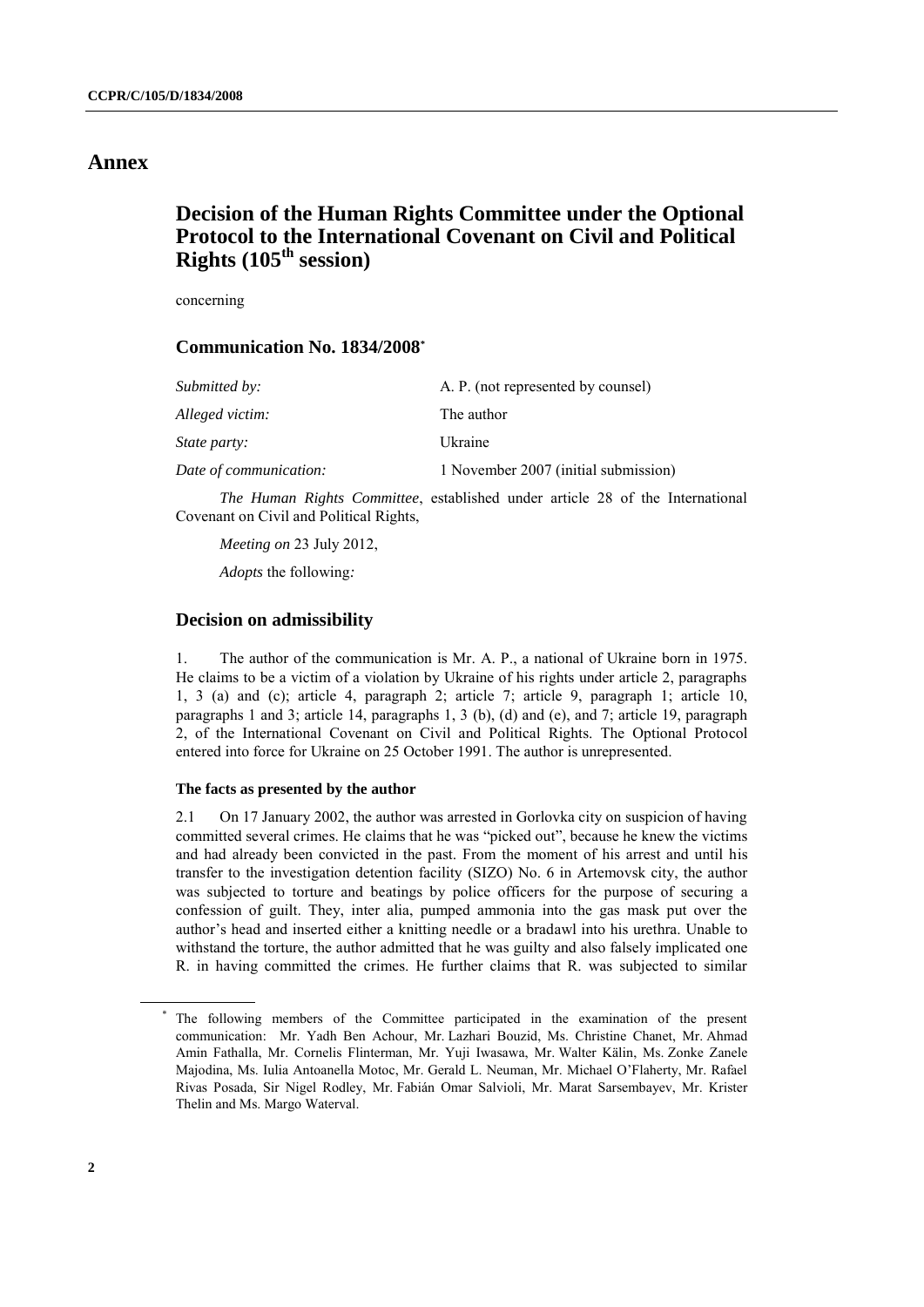methods of torture and was in turn forced to falsely implicate him in having committed the crimes in question.

2.2 In February 2002, the author claims that he lodged a complaint with the Ministry of Interior about the use of torture by police officers, and requested that a medical examination be carried out in order to document the injuries he had sustained.<sup>1</sup> On an unspecified date, an investigating officer orally denied this request in the presence of the author's *ex-officio* lawyer assigned by the investigating team. Allegedly, the lawyer did not challenge this decision. In addition, the author claims that the lawyer was actively cooperating with the investigators in "helping" them to fabricate evidence against him. <sup>2</sup> He also alleges that the crime scene reconstruction experiment was carried out in the investigation detention facility (SIZO) of Gorlovka city, and not at the crime scene. Investigating officers familiarized him with the circumstances of the crime, including the position of the victims' bodies and the timeframe within which the crimes had been committed. Thereafter, he was forced to repeat all this on videotape under threat of further torture. Since he did not commit the crimes, his statements were sometimes inaccurate and therefore he was corrected and instructed by the investigative officers and his *ex-officio* lawyer on "how everything had happened". Although these episodes were subsequently deleted, the videotape allegedly presents signs of editing proving that this piece of evidence was tampered with. The author claims that his numerous complaints about the above facts remained unanswered.

2.3 The author submits that he was not allowed to retain a lawyer of his choice and that, in any case, he would not have been able to pay for the services of a private lawyer. He was not allowed to familiarize himself with the case file, but had to sign a report that he had actually done so under threat of further torture. His *ex-officio* lawyer allegedly signed the respective report in the author's absence.

2.4 On 6 December 2002, the Donetsk Regional Appeal Court found the author guilty of two premeditated murders for mercenary motives (article 115, part 2, of the Criminal Code) and robbery, and sentenced him to life imprisonment. The author claims that the court based its sentence on the forced confessions, although he and R. retracted them in court, claiming that police officers had used unlawful methods of investigation to force them to testify against themselves. <sup>3</sup> He stated in court that he and R. were in Moscow at the time of

 $1$  There are no materials on file to confirm that such complaint was indeed filed by the author.

<sup>&</sup>lt;sup>2</sup> There are no materials on file to confirm that the author filed any complaints about the lawyer's unprofessionalism or improper behaviour or that he had refused his services. It appears that no such claims were raised during the trial or in his cassation appeal.

<sup>&</sup>lt;sup>3</sup> The court stated that the accused changed their statements during the pretrial investigation, claiming that police officers used unlawful methods of investigation to force them confess guilt. The court considered these claims unfounded, since the author and the co-accused were interrogated in the presence of their lawyers, made voluntary statements about the circumstances of the crimes during the crime scene reconstruction (which was conducted in the presence of lay witnesses and a forensic expert) and did not make any complaints against police officers. In addition, the author was examined by a forensic medical expert (no date indicated and no copy of it provided) who attested that there were no bodily injuries on the day of his arrest, nor did the author complain about ill-treatment. The cassation court, with reference to case file materials, stated that the accused were informed about their rights under article 63 of the Constitution not to testify against themselves and made no complaints about evidence being obtained under duress during the interrogations, including the confrontation between the author and the co-accused (recorded on videotape) which took place in the presence of their lawyers or during the crime scene reconstruction conducted in the presence of their lawyers, the forensic expert, the head of the investigative department of the Prosecutor's Office of Gorlovka city and lay witnesses. No such complaints were filed by the accused or their lawyers at the time of the pretrial investigation. The author did not submit any such complaints at the time of familiarization with the case file or during the hearing of 20 January 2002 when the court decided on the measure of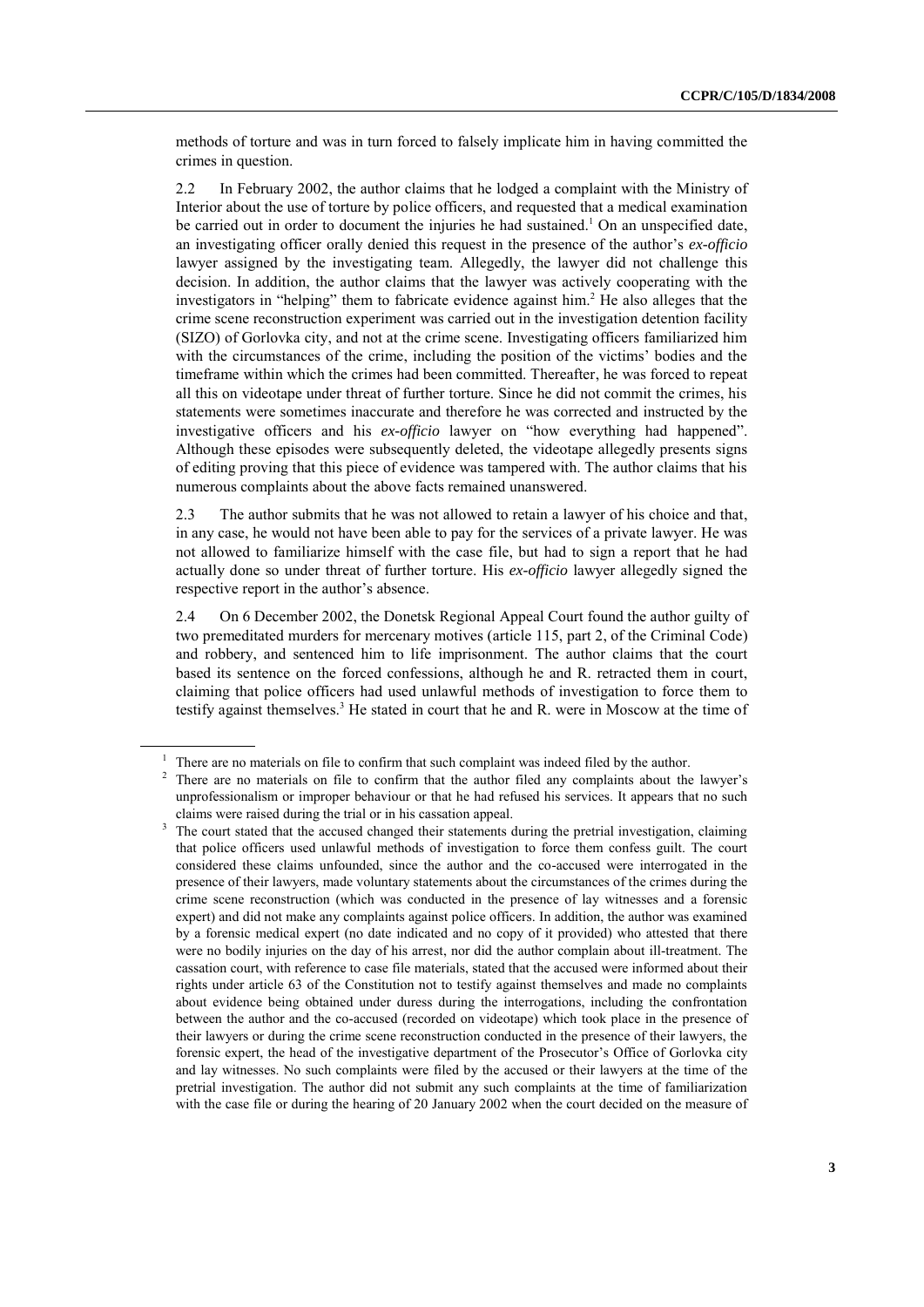commission of the crimes and that their alibi could have been verified through the customs and border service's records of persons<sup>4</sup> who had crossed the border between Ukraine and the Russian Federation, as well as by the hotel registries in Moscow.<sup>5</sup> The court, however, failed to do so and to give due consideration to their alibi.<sup>6</sup> The court also refused to hear witnesses  $S_1$ , K., and T. who could have confirmed their alibi.<sup>7</sup> The author also claims that his national passport, which was seized during his arrest and subsequently "lost" at the pretrial stage of the investigation, contained the stamps of the Ukrainian Border Service bearing the dates of his departure to and return from the Russian Federation.

2.5 The author claims that the sum of US\$900 which, according to the prosecution, served as a motive for committing the murders, was not found in his or the co-accused's possession. He claims that the main witness of the prosecution, one P., who identified him as being the person leaving the crime scene, is frequently used by police for obtaining statements favourable to the prosecution. In view of her antisocial behaviour, the said witness often has problems with the police, and they "disregard" petty offences committed by her exchange for statements confirming the version of the events promoted by the investigation – a widespread practice in Ukraine. The witness described in detail the clothes worn by the person who left the crime scene, mentioning that he had blond hair. However, the court ignored the fact that the author is dark-haired and that the clothes taken from him did not match the description given by the main witness.<sup>8</sup> His motion to have the main

restraint (detention). The court also invoked the findings of a forensic medical examination (no date indicated or copy of it provided) which identified no bodily injuries on the day of the author's arrest nor as of 4 February 2002. Moreover, the co-accused declared that he did not know, and was not able to identify, any police officer that allegedly tortured him, while the author declared that he does not remember them.

<sup>&</sup>lt;sup>4</sup> The author provides a copy of a letter dated 31 March 2008 received from the Border Service of Ukraine, informing him that, as of 31 March 2008, no records existed about his alleged border crossing. The author was also informed that the database registration of border-crossing of Ukrainian nationals was possible only after the creation of the Border Service of Ukraine, that is, after 1 August 2003. Another letter from the Border Service, dated 30 May 2008, advised the author that in the period 1991-2003, no registration of Ukrainian nationals crossing the border was made. The author however maintains that this is a lie and that authorities consistently prevent him from proving his alibi.

 $5$  The author maintains that the court should not have used the fact that they could not remember the name of the hotel where they stayed in Moscow as evidence of their guilt. Since they were not preoccupied with creating an alibi, they did not remember all the details.

<sup>&</sup>lt;sup>6</sup> During court proceedings, the author and the co-accused were unable to indicate the exact date of their travel to and length of their stay in Moscow. The author first stated that they went to Moscow on 22 -23 December 2001 and spent two or three days. Thereafter, he referred to 21-22 December as their date of travel, claiming that they returned to Ukraine on 24-25 December 2001. In his third version of facts, the author indicated that they had spent two days in Moscow and returned to Ukraine on 29 or 30 December 2001. In the light of the contradictory statements about the details of their travel to Moscow, the court rejected their arguments as unfounded.

<sup>7</sup> The author enclosed written statements, dated 19, 20 and 21 September 2007, respectively, addressed to "human rights organization/NGO" (without specification). In her statement, S. writes that she witnessed the author and co-accused's departure to Moscow on 24 December 2001 and confirms that they were out of the country until 29 December 2001 inclusive, therefore they could have not committed the crimes (for inconsistency regarding the dates, see also footnote 6 above). The other two witnesses in their statements simply confirm these declarations. It is not clear from the materials on file if these statements have ever been presented to the attention of court.

<sup>&</sup>lt;sup>8</sup> According to materials on file, witness P. identified the author from photographs. There is no information on file to verify the author's statements regarding the clothes and his hair colour.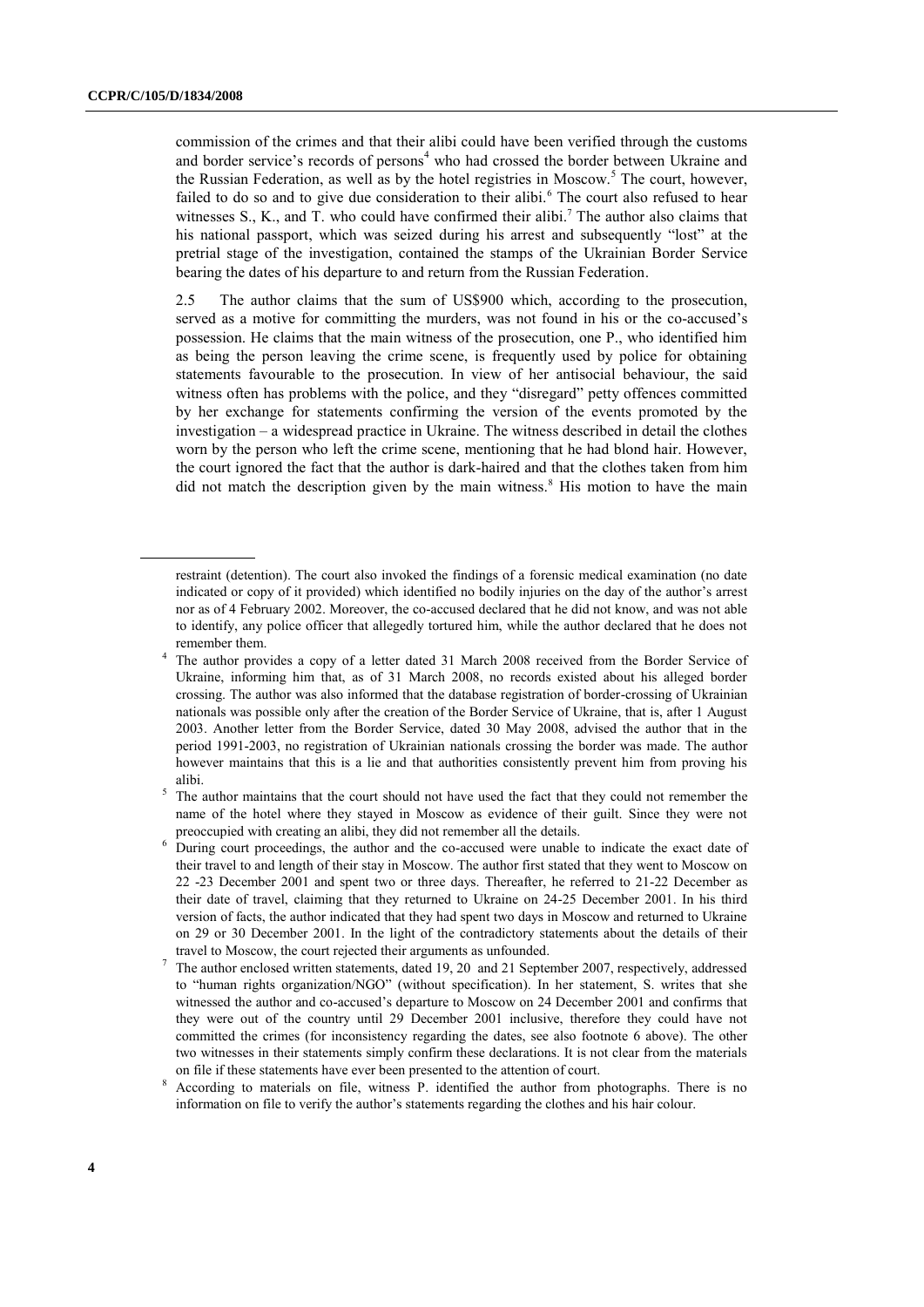witness summoned and examined in court was rejected.<sup>9</sup> His motions to have three other witnesses, who could have confirmed his alibi, summoned and examined in court, as well as to order expert examination of the prosecution evidence, which he claims has been tampered with by the investigators, were also rejected by the court and omitted from the trial transcript.

2.6 The author claims that the forensic examinations used as evidence of his guilt cannot be regarded as conclusive evidence, since the degree of proof is reflected by such words as "may", "it is not excluded," etc. One of these forensic examinations concluded that the footprint at the crime scene was most probably left by footwear whose impression coincided with the footwear impression of his right-side footwear. However, he claims that, at the time, he was wearing boots made in China which were worn by every second person in the city, due to their low price. If the footprint identified at the crime scene had indeed been left by his boots, the conclusion of the forensic examination would have stated that it was "identical to", and not "most probably left by", his right-side footwear. In this context he claims that the sentence cannot rest on assumptions, and any doubts should be interpreted in favour of the accused. The rejection by the court of his motions to conduct further forensic examinations and summon important witnesses for testimony deprived him of the opportunity to effectively defend himself.

2.7 The author further claims that in deciding the level of punishment, the court took into account his prior conviction, which he had already served before the sentence was handed down (6 December 2002). In other words, the court tried and punished him again for an offence for which he has already been convicted.

2.8 On 8 January 2003, the author lodged a cassation appeal with the Supreme Court, which upheld the decision of the first instance court on 3 June 2004. The author filed a motion for the examination of the evidence produced during the crime scene reconstruction (the videotape) which could have proven that he had been tortured to make him admit his guilt.<sup>10</sup> This motion was dismissed by the court. He challenges the court's assertion that he  $\overline{d}$  did not complain about torture either to his lawyer<sup>11</sup> or during the hearing of 20 January 2002 when the court decided on the measure of restraint (detention).<sup>12</sup> He further challenges the court's contention that the conducted forensic medical examination did not attest any injuries, claiming that no such examination ever took place. The author also submits that the Supreme Court referred to the testimony of one Z., according to which he and R. (the co-defendant) visited her on 25 December 2001 and they left for Moscow on 27 or 28 December 2001. The author claims that she was not present during the first instance court hearings and her testimony was not referred to in the decision of the court of first instance which, in his opinion, confirms that the court attempted to fabricate incriminating evidence against him.

2.9 The author's applications for supervisory reviews (including for reconsideration of his case, based on newly discovered facts) to the Prosecutor's Office of Donetsk Region,

<sup>&</sup>lt;sup>9</sup> This claim is not supported by materials available on file. According to the Supreme Court's decision, the absence of the witness during proceedings was motivated. The court consulted the parties to the proceeding on the possibility of continuing the trial in her absence and neither the accused nor their lawyers objected to this. The author did not avail himself of the right to question the witness, and did not object to having her testimony made at the time of pretrial investigation read out in court.

<sup>&</sup>lt;sup>10</sup> The author claims that torture marks (signs of beatings, broken arms) are easy identifiable on a picture of him taken during the pretrial investigation and available in his criminal case file (photograph not provided to the Committee).

<sup>11</sup> The author claims that his complaints to his lawyer were all ignored.<br><sup>12</sup> On the ortrary, the outhor maintains that he drew the attention of the

<sup>12</sup> On the contrary, the author maintains that he drew the attention of the judge to this fact, but his claims were ignored.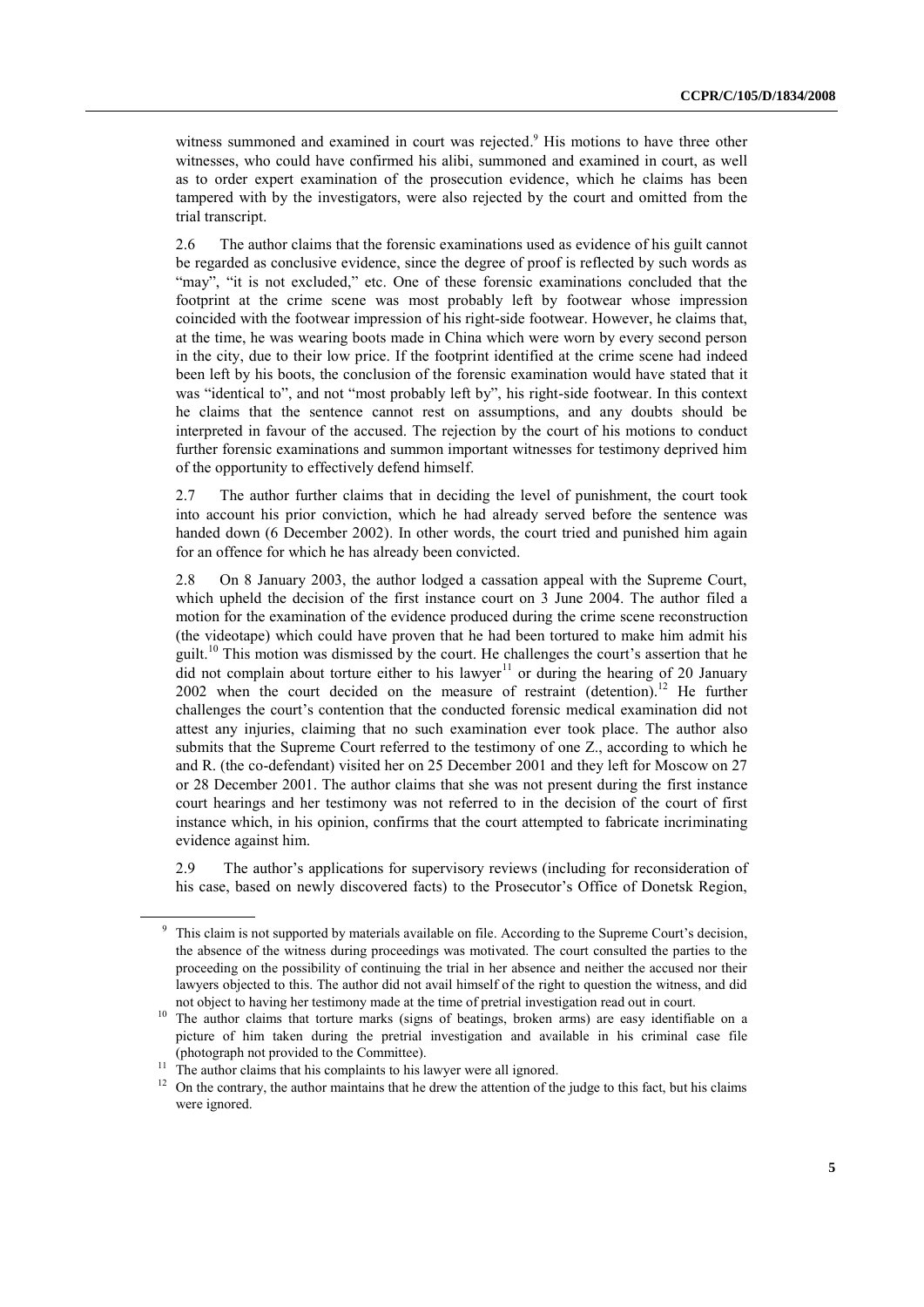the General Prosecutor's Office, and the Supreme Court were all rejected. His application to the Constitutional Court was also rejected for lack of jurisdiction.

2.10 In September 2004 and on 10 May 2005, the author requested the Donetsk Regional Appeal Court to provide him with a copy of the criminal case file in order to corroborate the claims made under the Covenant before the Committee. This request was denied by the judge and a Deputy Chair of the Donetsk Regional Appeal Court on 5 October 2004 and 1 June 2005, respectively, on the grounds that the criminal procedure law does not provide for such practice. On 14 April 2008, the author filed a complaint against the above refusal with the Sokalsky District Court. His complaint was rejected on 23 May 2008, on the grounds that such matters are dealt with under criminal, not civil proceedings. His further appeal of 24 June 2008 was rejected by the Appeal Court of Lvov Region on 1 August 2008, for failure to file the appeal within the legal deadline. On 11 September 2008, the author lodged a cassation appeal with the Supreme Court, claiming that he had respected the legal deadline, but that the court did not correctly apply the civil procedure norms regarding such submissions.<sup>13</sup> On 30 October 2008, the Supreme Court upheld the previous decisions. The author claims therefore that failure of the State party to provide him with a copy of his criminal case file constitutes a violation of his right to receive information under article 19, paragraph 2, of the Covenant. The author also claims that the administration of the investigation detention facility (SIZO) No. 6 in Artemevka city, as well as that of No. 5 in Donetsk city, consistently hindered his right to petition human rights NGOs by forwarding such complaints to national courts or by returning them for failure to properly indicate the address of the intended recipients.

2.11 On an unspecified date, the author was transferred to the investigation detention facility (SIZO) No. 5 in Donetsk city. He claims that all inmates sentenced to life imprisonment and serving their sentence in this facility were regularly and deliberately subjected to beatings and deprived of food by the administration. Food served to this category of inmates was always cooked in conditions lacking hygiene and from rotten ingredients. Mice corpses, cigarette stubs, glass, asphalt and stones were regularly found in the food served to these inmates. The bread, which was baked in the facility, was made of flour used for feeding animals. Money sent to inmates by their relatives was automatically confiscated by the prison administration for payment of utility bills, without inmates' consent. The hunger strike by inmates in 2003, which was prompted by inhuman conditions of detention, was severely put down by the administration. Inmates who tried to complain about the administration were subjected to a specific disciplinary action involving the use of straitjackets: the inmate would be knocked down by officers of the special unit, hit by truncheons, beaten with fists and kicked, then forced into a straitjacket with his elbows half bent behind his back, then he would be dropped onto the concrete floor with his elbows down and again hit, beaten and kicked. A medical doctor present during this disciplinary action would splash liquid ammonia on the faces of inmates who lost consciousness to make them come to their senses. The author claims that he himself was subjected to the above disciplinary action on 25 June 2003, then placed in a punishment cell. He was transferred to a normal cell on 27 June 2003 due to health problems<sup>14</sup> which he claims were the result of the ill-treatment.

<sup>&</sup>lt;sup>13</sup> He also maintained that he was hospitalized at the time that the decision of 23 May 2008 reached the prison; it was communicated to him only upon his return from hospital.

<sup>&</sup>lt;sup>14</sup> To substantiate this claim, the author provides a copy of the decision ordering his incarceration in the punishment cell for 10 days for breach of prison regulations. According to the decision, he was transferred to his cell after two days (27 June 2003) due to health reasons (reactive psychosis and schizophrenia). The same document notes that, upon incarceration in the punishment cell on 25 June 2003, a medical examination concluded that the author was fit for incarceration and did not complain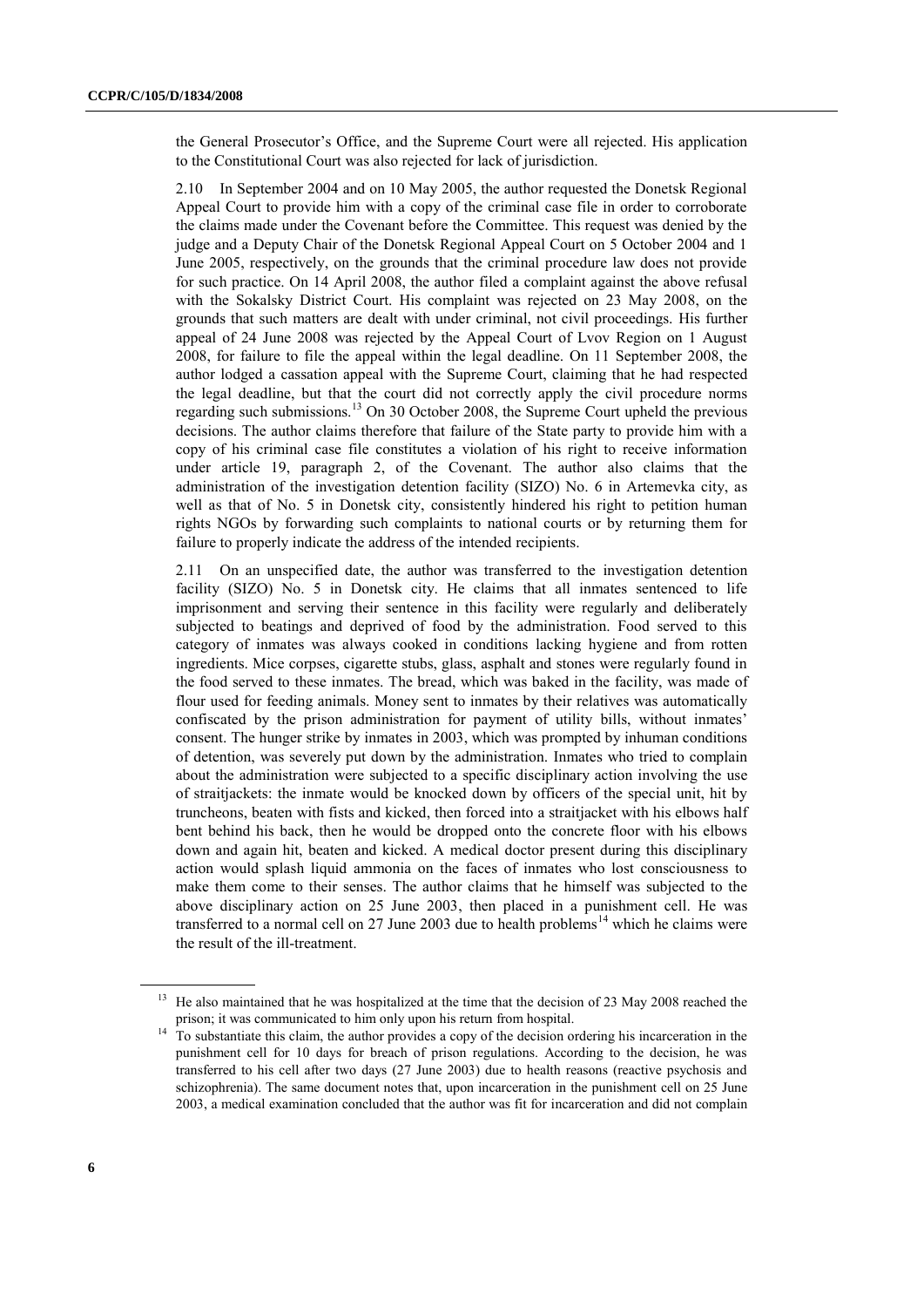2.12 On 31 July 2004, the author was transferred to the Enakievskaya correctional facility - No. 52 where he and other inmates were subjected to daily beatings and humiliating treatment. When he complained of ill-treatment to the prosecution department in charge of penitentiary facilities, he was "disciplined" by the administration by being forced into a straitjacket, handcuffed, dropped onto the concrete floor and jumped on his stomach by officers. On a number of occasions, the author was placed into the punishment cell, where he was put to sit on a metal bed with his stretched hands "hanging in the air" handcuffed to the opposite sides of the bedposts and his legs put into irons and attached to the opposite sides of the bed frame. He was left in this position motionless for days, with 5-minute toilet breaks three times a day during the daytime, and with his hands and legs attached to the metal bed frame during the night. Irrespective of the time of the year, the temperature in the punishment cell was the same as outside, and he was deprived of the right to seek medical assistance even in critical condition. As a result of this treatment and lack of medical care, he developed many life-threatening and chronic diseases while serving his sentence.<sup>15</sup> His complaint regarding the conditions of detention lodged with the Prosecution Office of Donetsk Region was rejected in July 2007.<sup>16</sup> The author also claims that the prison administration forced him to remove from his initial submission of 1 November 2007 all information about alleged violation of article 10 of the Covenant, under threat that his submission would not leave the facility.

### **The complaint**

3. The author claims that his arrest, trial and ill-treatment whilst in custody constitute violations of article 2, paragraphs 1, 3(a) and (c); article 4, paragraph 2; article  $7$ ;<sup>17</sup> article 9, paragraph 1; article 10, paragraphs 1 and 3; article 14, paragraphs 1, 3(b), (d), (e) and 7; article 19, paragraph 2, of the Covenant.

#### **State party's observations on admissibility and merits**

4.1 On 9 June 2009, the State party submitted its observations on the admissibility and merits of the complaint. It submits that on 6 December 2002 the Appeal Court of the Donetsk Region found the author guilty of premeditated murder of two persons and robbery, and sentenced him to life imprisonment with confiscation of property. On 3 June 2004, this decision was upheld by the Supreme Court. The author's guilt was duly established by his own statements made as a suspect, statements made by the other cosuspect, the confrontation between them, testimonies of the victims' relatives and of witnesses, the crime scene reconstruction report, the conclusions of forensic expert examinations, as well as by other evidence.

about any health problems. The author also provides a letter written by a fellow inmate who confirms that they were subjected to frequent beatings, incarceration in the punishment cell and other forms of inhuman treatment.

<sup>&</sup>lt;sup>15</sup> The author provided several medical certificates (some of which are illegible). Most of them document health conditions such as chronic haemorrhoids, emotionally unstable personality disorder, chronic bronchitis, chronic gastritis, eczema, high blood pressure. Based on the certificates, medical treatment was prescribed to the author following each medical examination.

<sup>&</sup>lt;sup>16</sup> No copy provided, nor is there any information on file to confirm that the author appealed this refusal to the hierarchically superior prosecutor or in court.

<sup>&</sup>lt;sup>17</sup> The author submits that he is aware of the lack of factual evidence concerning the violation of his rights under article 7 of the Covenant. However, he requests the Committee to conclude a violation of this provision in his case, on the basis of the widespread use of torture in Ukraine in order to extract confessions. He also refers to precedents from the European Court of Human Rights, which found a violation of article 3 of the European Convention on Human Rights, based on general information about widespread use of torture in countries where the applicants risked being deported.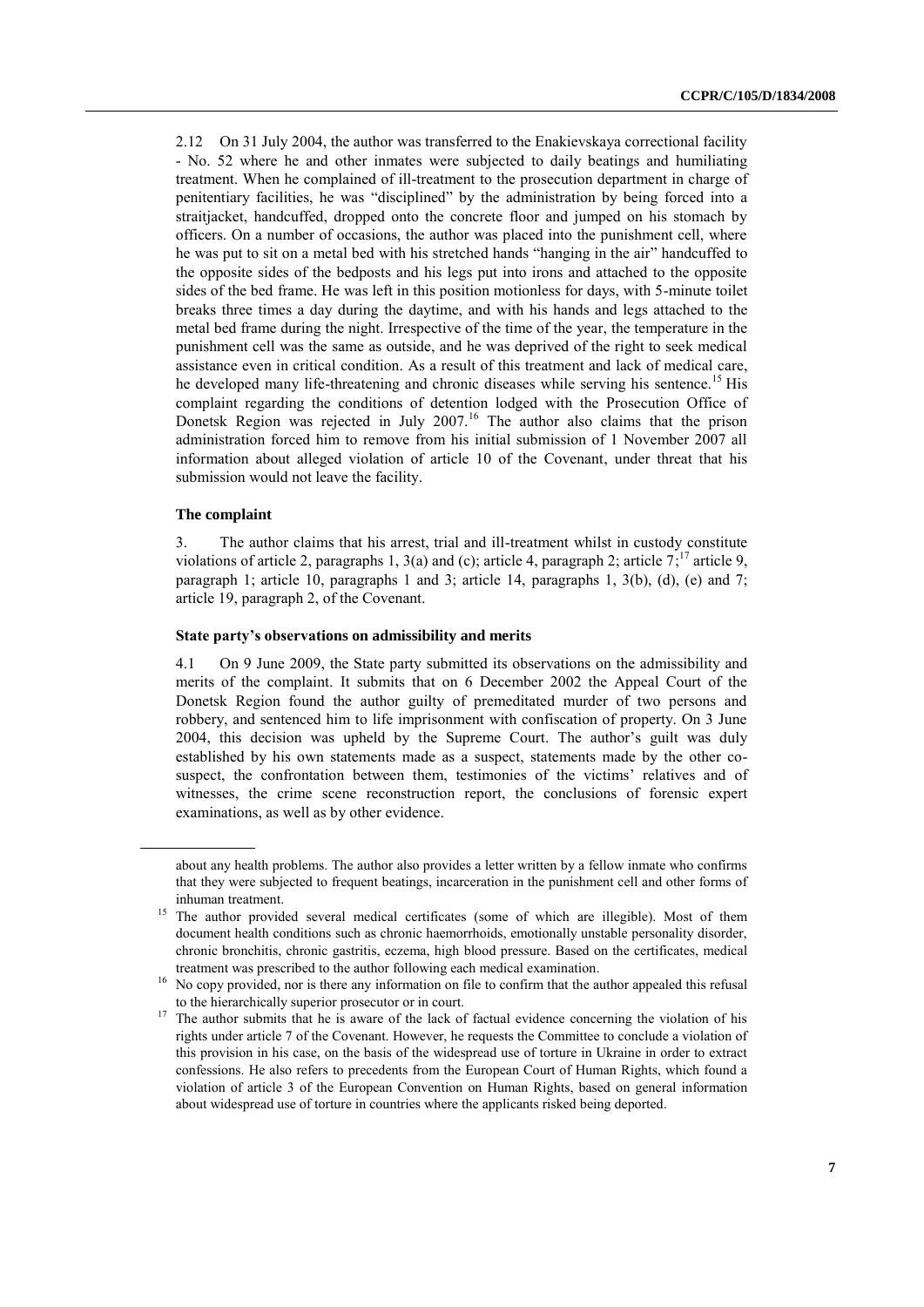4.2 With regard to the author's allegation of the use of unlawful methods of investigation, the State party submits that the author and the other co-accused were interrogated during the pretrial investigation in the presence of their lawyers. During the crime scene reconstruction (which was conducted in the presence of lay witnesses and a forensic expert), they did not make any complaints against police officers and made voluntary statements about the circumstances of the crimes, that could only have been known to the persons who committed them. The author changed his testimony several times, first indicating that he had committed both murders with the assistance of the other co-accused, then arguing that he had committed only one of the murders in the heat of passion. The author was examined by a forensic medical expert on the day of arrest, no bodily injuries were attested to, and he made no complaints about ill-treatment. A verification conducted by the General Prosecutor's Office into the author's claims about the fabrication of materials of his criminal case found his allegations groundless.

4.3 The alleged presence of the author and other co-accused in Moscow at the time of commission of the crimes was also not confirmed. During the court hearings, they were unable to indicate the exact date of their departure to Moscow or the name of the hotel where they allegedly stayed, and they made contradictory statements about their travel: the co-accused first mentioned that they had spent the night at the railway station, then, following the author's statements, claimed that they had spent the night in a hotel. In addition, one witness, Ms. P., said that she had seen the author on the day of the commission of the crimes (24 December 2001) near the crime scene.

4.4 The State party further states that the database containing information about persons who cross the border of Ukraine contains no relevant information in respect of the author. In 2001, no records were made concerning Ukrainian nationals who crossed the State border at Ukrainian-Russian border-crossing checkpoints. According to the Resolution No. 57 of the Cabinet of Ministers of Ukraine of 27 January 1995 (On approving the rules for crossing the State border by Ukrainian nationals), which was in force at the time of the alleged border crossing by the author, the registration of nationals crossing the border was made by exit and entry stamps in their passports.

4.5 As to the written testimonies of S., K., and T., the State party submits that they should have been sent to the Prosecutor's Office. Should the testimonies be deemed credible after their verification, they may serve as grounds for reconsideration of the author's case under the extraordinary proceedings pursuant to Chapter 32 of the Criminal Procedure Code (Reopening of criminal cases based on newly discovered facts). The State party also draws the Committee's attention to the fact that those statements were written in 2007, almost six years after the commission of the crimes.

4.6 The author was given the opportunity to familiarize himself with the materials of the case file and to take notes therefrom. He may file a request for familiarization with his case file, however, domestic legislation does not provide for giving away case file materials or copying them. The author may also avail himself of the services of a lawyer who may request to be acquainted with the case file materials on his behalf and take the required notes therefrom. If the author cannot afford a lawyer due to financial difficulties, he can seek free legal assistance from NGOs.

4.7 With regard to the conditions of detention, the State party submits that the author was transferred from the investigation detention facility (SIZO) in Artemsk city to the one in Donetsk city on 6 December 2002. On 31 July 2004, he was transferred to the Enakievskaya correctional facility No. 52. The verification conducted by the State Department for the Execution of Sentences did not establish any breaches of national legislation, unlawful actions or biased or unfair treatment of the author by prison staff at Donetsk SIZO or Enakievskaya correctional facility. During his detention, the author committed nine breaches of prison regulations, for which he was disciplined, including by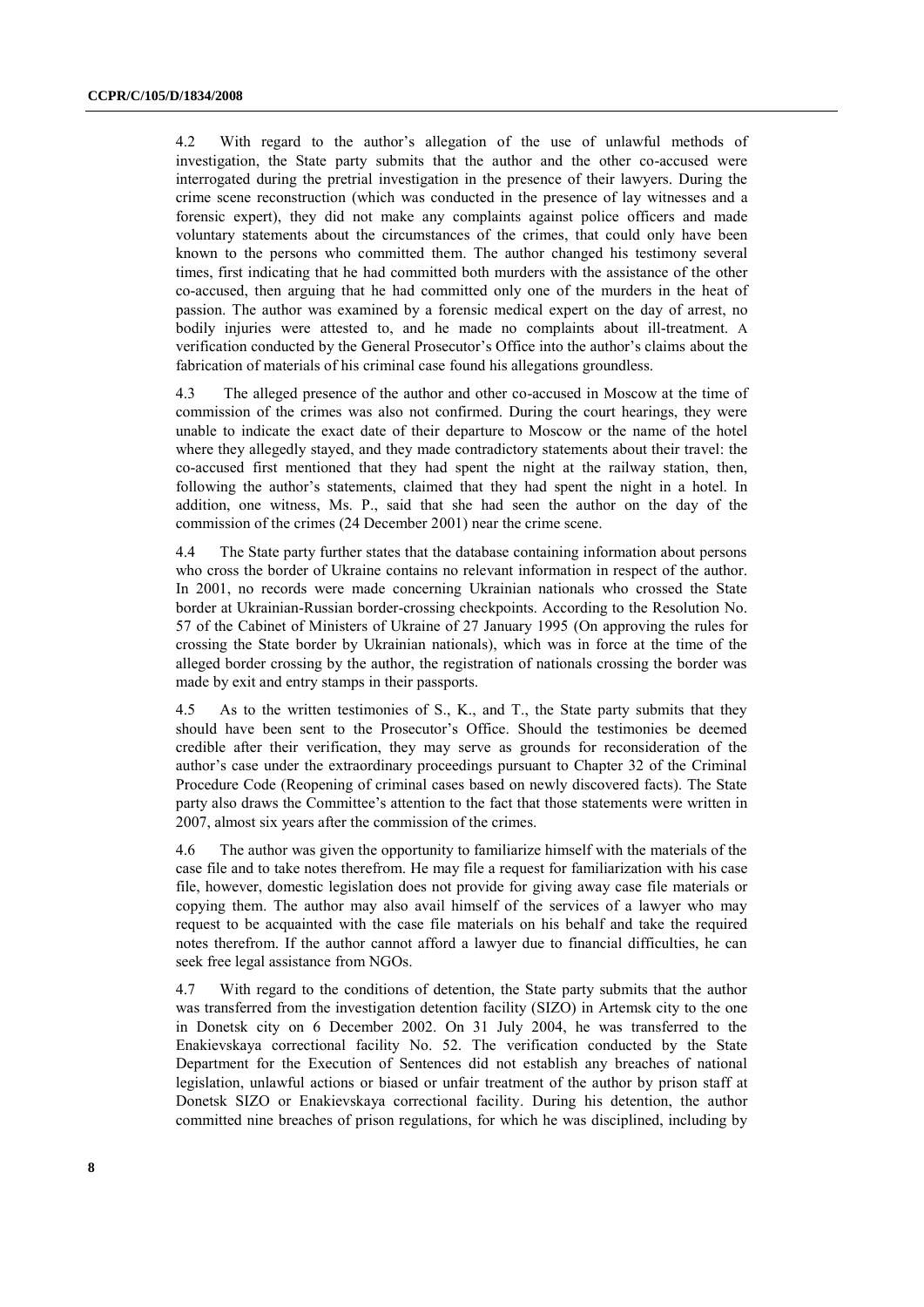detention (six times) in the punishment cell. He never appealed against these disciplinary actions according to the established procedure. According to the materials of the internal investigation, staff at Donetsk SIZO made use of special means of restraint in respect of the author on 25 June (rubber truncheon, straitjacket) and on 24 December 2003 (straitjacket) in response to breaches of prison regulations committed by him. The use of special means of restraint was duly recorded and was proportional to the gravity of the breaches committed by the author. Following their use, the author was subject to a medical examination which concluded that he did not require any medical aid. The State party also submits that no unit of Special Forces or other law enforcement bodies were introduced on the territory of Donetsk SIZO in order to counter the unlawful actions committed by inmates.

4.8 The State party further states that the disinfection of the premises of the Donetsk SIZO and Enakievskaya correctional facility is done on a daily basis in order to prevent tuberculosis and other diseases. The sanitary-epidemiological situation is satisfactory and there has been no outbreak of infectious, viral and parasitic diseases. The author was subject to preventive medical examinations repeatedly and received adequate treatment for his health conditions (chronic haemorrhoids, bronchitis, chronic gastritis and emotionally unstable personality disorder).

4.9 All the author's letters were dispatched to the recipients and he received all the answers to his petitions under signature. The State party also submits that persons sentenced to life imprisonment and detained in the Enakievskaya correctional facility have the possibility of using the books, journals and newspapers provided by the facility's library or brought by their relatives and other persons. They may also watch television and go for a one-hour walk daily.

4.10 On 5 October 2005 the Prosecutor's Office of Donetsk Region received a complaint from the author's mother about her son's conditions of detention in the Enakievskaya correctional facility, the threats of physical abuse he had received and the psychological pressure exerted on him. These allegations were not confirmed in the course of the verification conducted by the Prosecutor's Office of Gorlovka city, which decided on 18 October 2005 not to open a criminal case. The author's mother was informed about this decision, which was not appealed in accordance with the established procedure.

4.11 On 6 October 2005, the author's mother filed another complaint to the Prosecutor's Office of Donetsk Region regarding her son's unlawful conviction and the need to ensure his security in the Enakievskaya correctional facility. Following the verification of her allegations, the Prosecutor's Office concluded that they were unfounded and informed her accordingly on 20 October 2005.

4.12 On 25 September 2007, the Prosecutor's Office of Donetsk Region received the author's complaint about the living and medico-sanitary conditions of detention in the Enakievskaya correctional facility. The verification carried out jointly with specialists of the State Department for the Execution of Sentences did not identify any violations of the author's constitutional rights as alleged in his complaint. The author was informed accordingly on 25 October 2007.<sup>18</sup>

<sup>18</sup> According to the decision (copy available on file), the Prosecutor's Office of Donetsk Region carried out a verification of the author's allegations jointly with specialized bodies of the State Department for the Execution of Sentences, including safety and security, health care and epidemiological control and jail facilities maintenance. In the course of the verification, it was established that the author had been disciplined for violations of prison regulations. The measures of restraint employed were lawful and in conformity with article 134 of the Criminal Procedure Code. The verification concluded that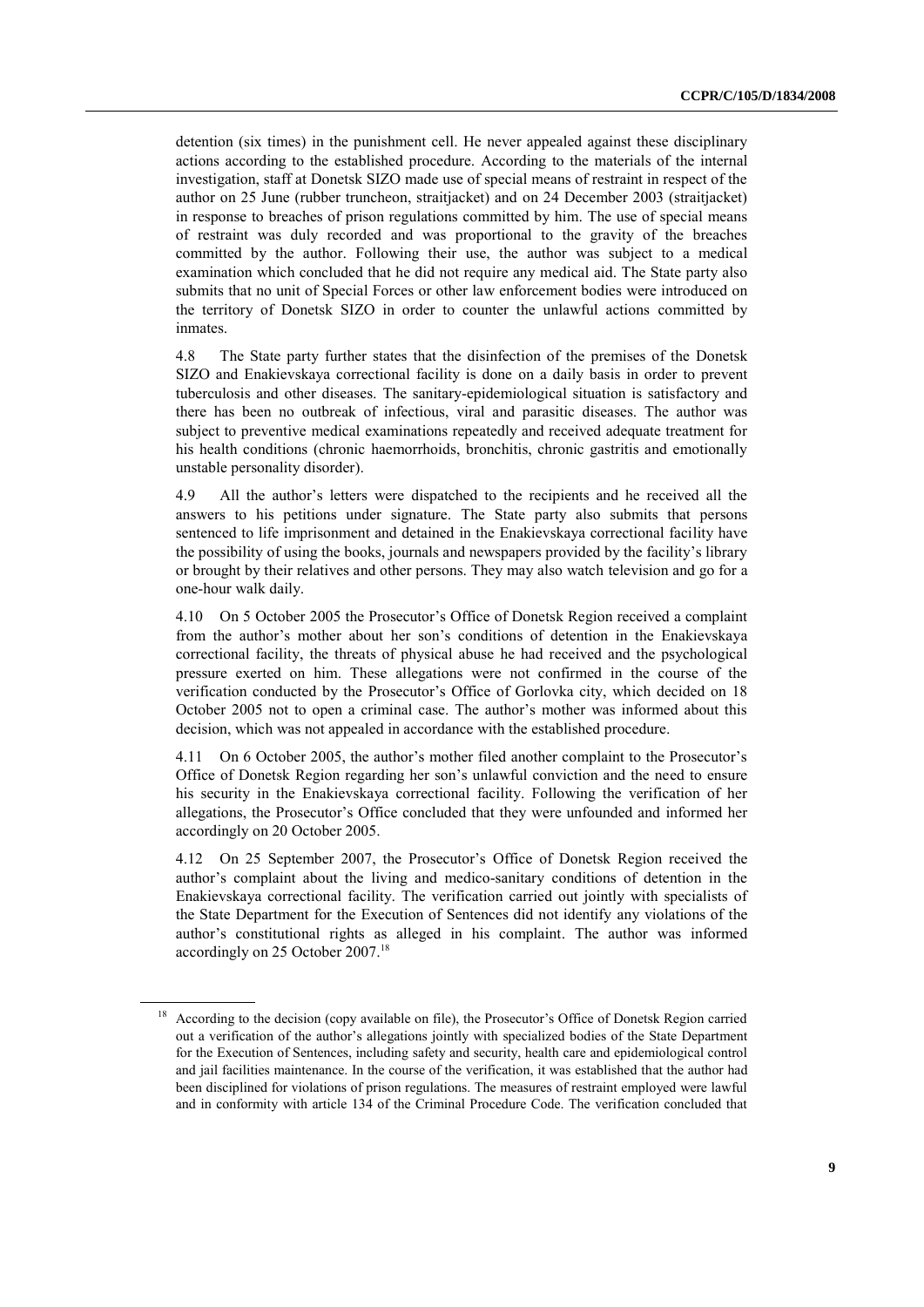4.13 The State party also submits that the author had lodged an application with the European Court of Human Rights. As of 29 May 2009, the author's application had not been communicated to the State party.

### **Author's comments on the State party's observations**

5.1 In his comments dated 1 September 2009, the author rejects the State party's observations, arguing that they are false and that they refer to facts and evidence fabricated by the authorities. He reiterates his previous claims and submits that the State party did not provide any information refuting his well-substantiated allegations under article 14 of the Covenant.

5.2 He claims that the information provided by the State party regarding the use of unlawful methods of investigation was invented. The presence of State-appointed lawyers during interrogations cannot be regarded as a guarantee of respect for the rights of the accused, since they do not fulfil their responsibilities. This "caste" is formed exclusively by "loser lawyers" and most of them are former employees of the Prosecutor's Office or former policemen.

5.3 He challenges the State party's argument that he testified about the circumstances of the crimes that could have been known only by the persons who committed said crimes, claiming that the circumstances were known by police officers present at the crime scene, who forced him and the co-accused to write down "reliable" statements based on their dictation. They were also taken to the crime scene<sup>19</sup> where they were forced to follow police's instructions and read out their "confession". He made no voluntary statements, since he did not commit those crimes and he had an alibi which could have been easily verified. The confession of guilt was extracted under torture. The author challenges the findings of the forensic medical examination that attested to no injuries, claiming that the

the living conditions of inmates were in conformity with hygiene and sanitary regulations. According to article 115 of the Criminal Procedure Code, not less than 3 m<sup>2</sup> of living space shall be allotted to each inmate: the cell in which the author was detained was built to hold four people  $(14.56 \text{ m}^2 \text{ in}$ size). The cell was furnished in compliance with the regulations in force and the ventilation system was functioning. The author's allegations of ill-treatment and psychological pressure were not confirmed during the course of the verification. The verification also established that showers were available on a weekly basis, the building being equipped with two showers and two mirrors; availability of cold and hot water was in conformity with sanitary norms, and the quality of potable water also complied with sanitary and hygienic standards; the prison facility was connected to the urban water supply and sewage systems; the author availed himself of his right to receive visits. With regard to medical assistance, the author was registered at the medical unit of the prison facility with the following diagnosis: rectal mucosal prolapse and chronic haemorrhoids, eczema, emotionally unstable personality disorder. He underwent inpatient medical treatment from 9 to 23 February 2007 in the Surgery Department of the Inter-Regional Hospital of Donetsk Region; no surgical intervention was recommended by the doctor. His state of health was deemed satisfactory. The verification further found that there is a medical unit in the prison facility, and the following specialists provide medical assistance: therapist, dentist, psychiatrist, psychologist-narcologist and radiologist. The unit also has 12 beds for inpatient treatment. For any other specialized treatment, inmates are hospitalized in the medical institutions of the State Department for the Execution of Sentences. In the light of the above, the specialists who carried out the verification identified no violations with regard to the medical or sanitary conditions of detention, therefore the Prosecutor's Office found the author's allegations groundless. The author was notified about the decision and advised about his right to appeal it to the hierarchically superior prosecutor or in court, as provided for in article 12 of the law "On the Prosecutor's Office". It appears that no such appeals were filed by the author.

<sup>&</sup>lt;sup>19</sup> This contradicts his statement in para. 2.2 above, that the crime scene reconstruction was carried out in the investigation detention facility (SIZO) at Gorlovka city, and not at the crime scene.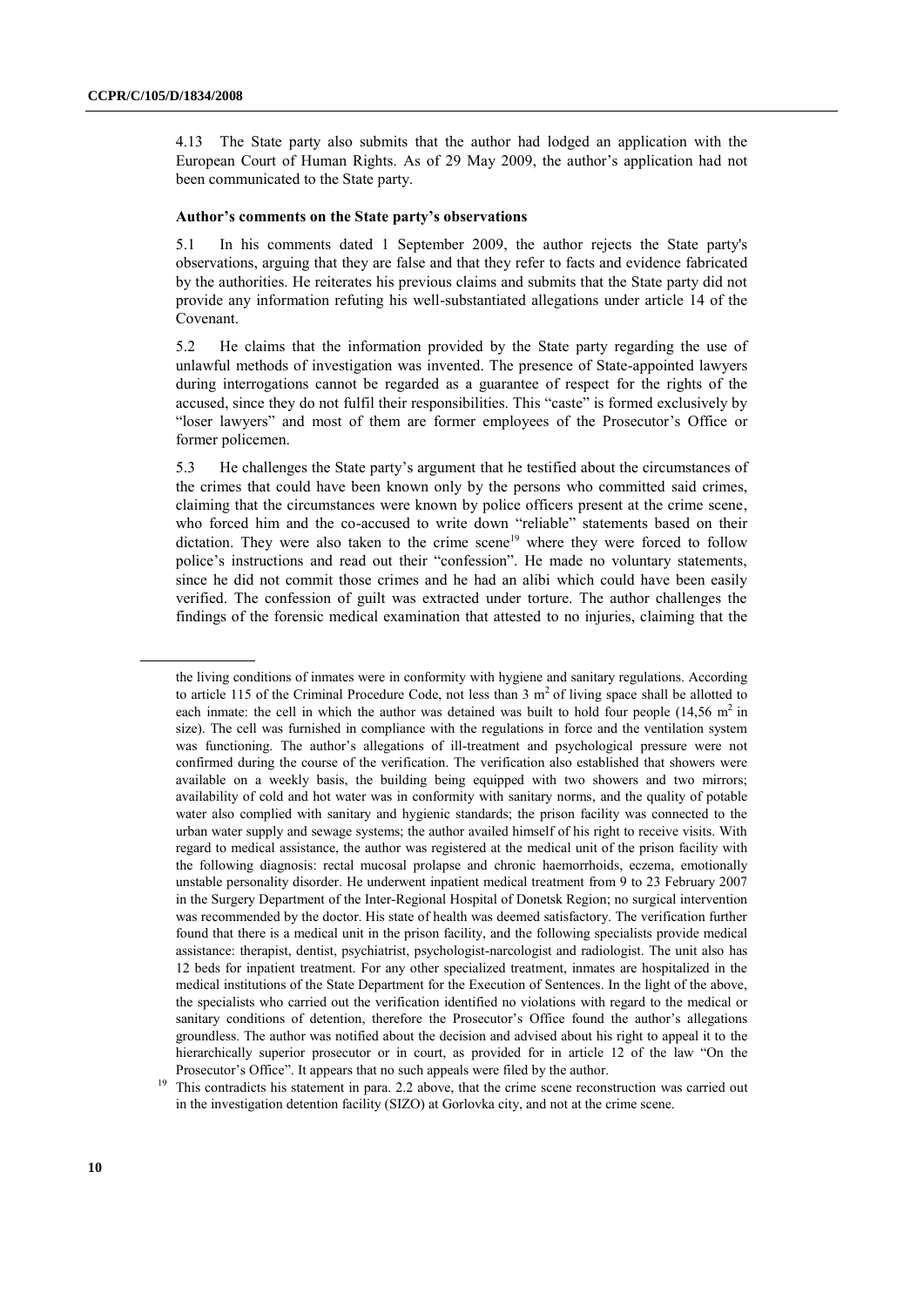medical expert refused to listen to him and did not asked him to take off his clothes in order to perform a thorough examination. He submits that he was held in pretrial detention for 30 days and was subjected to beatings and torture daily. Since the medical examination was conducted only once, it cannot be deemed conclusive.

5.4 The author further claims that the systematic and widespread use of torture in Ukraine is documented by numerous print publications, judgements of the European Court of Human Rights and reports of human rights organizations,<sup>20</sup> and that this information confirms indirectly his allegations of torture. He rejects the State party's contention that his allegations were verified by the Prosecutor's Office and were not confirmed, claiming that his complaints were dismissed without being duly examined.

5.5 As to the alibi, he could not remember the exact number of the train nor the exact date of departure to Moscow because of the length of time that had passed since the event. Since only two trains per week depart to Moscow, this could have been easily verified by the investigation. Moreover, their stay in the Russian Federation was registered by immigration authorities and also recorded in the register of the hotel, the description of which he provided to the investigation team.

5.6 The author claims that witness P. is a false witness (see para. 2.5 above) who made contradictory statements and invented facts that do not correspond with reality, for example that she had seen him at the crime scene.

5.7 The author notes the State party's information that at the time of his departure to Moscow (2001), the registration of nationals crossing the border was made by exit and entry stamps in their passports. However, the State party is silent about the presence or absence of such stamps in his passport. He also recalls that his passport "disappeared" from his case file during the pretrial investigation.

5.8 The author claims that he sent the statements of S., K., and T. to the investigative bodies and Prosecutor's Office repeatedly. He forwarded them to the Prosecution Office in 2004, but received no response.

5.9 He submits that he is not interested at all in consulting the materials of his criminal case in order to get acquainted with them. He requested to have a copy of his criminal case, to which he is entitled according to article 32 of the Constitution,<sup>21</sup> articles 23-32 of the law "On Information", as well as article 19, paragraph 2, of the Covenant. The State party's refusal to provide him with a copy of the case file represents an attempt to impede the establishment of truth in his case and amounts to a violation of article 19, paragraph 2, and article 2, paragraph 1, of the Covenant.

5.10 The author reiterates his claims under article 10 of the Covenant regarding inhuman conditions of detention and ill-treatment that, in his opinion, are uncontested by the State party. He further acknowledges that he lodged an application with the European Court of Human Rights in 2004 on a different matter. His application was declared inadmissible by a three-judge panel in 2006 for non-compliance with procedural requirements.

5.11 In conclusion, the author requests the Committee not to take into account the State party's observations, which are unfounded, fabricated and false.

<sup>&</sup>lt;sup>20</sup> The author provided copies of materials purporting to support this contention.

<sup>&</sup>lt;sup>21</sup> One of the paragraphs of this article reads: "Every citizen has the right to examine information about himself or herself, that is not a state secret or other secret protected by law, at the bodies of state power, bodies of local self-government, institutions and organisations."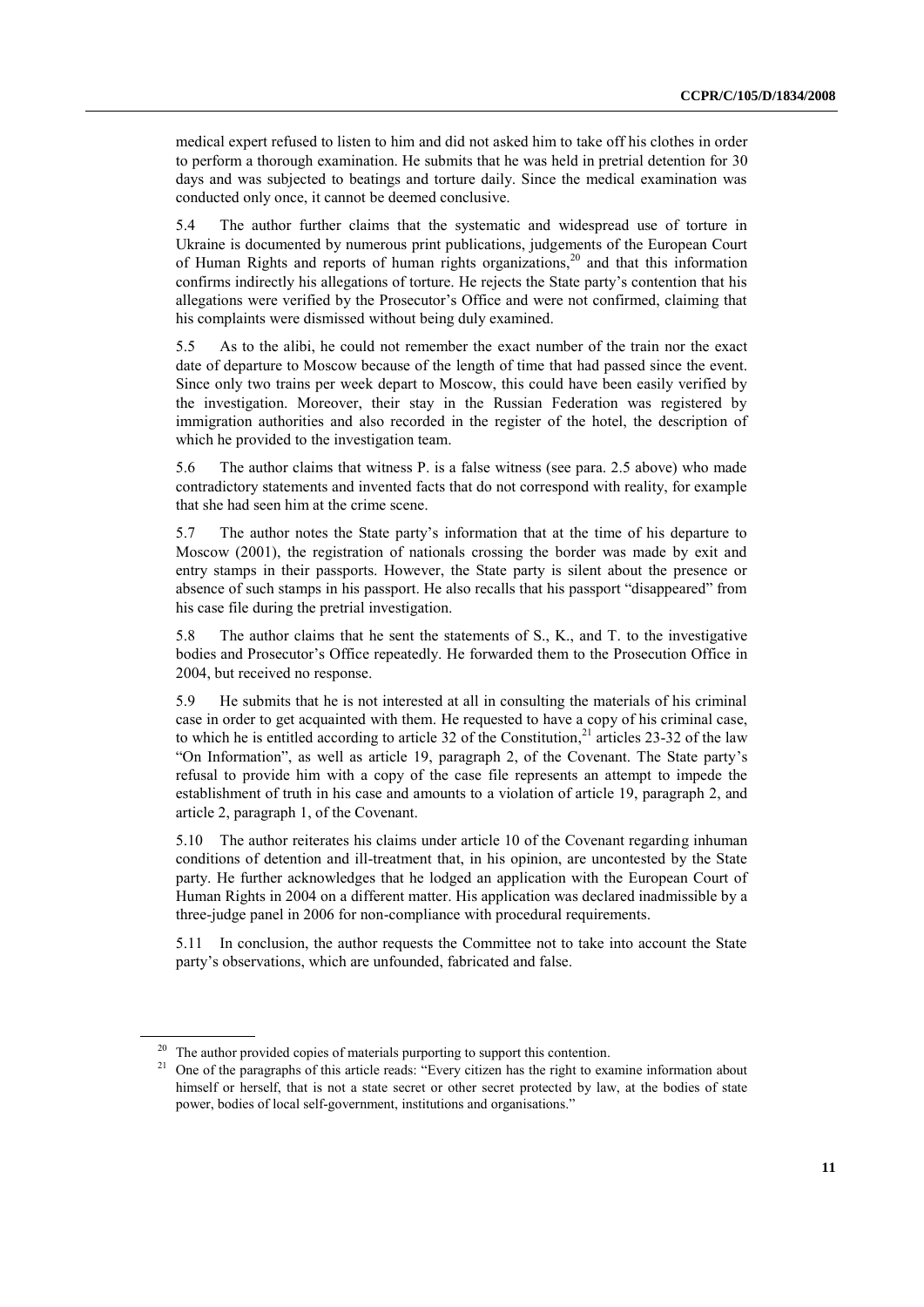5.12 On 30 September 2009, the author provided a copy of a newspaper article on illtreatment of inmates in the detention facility at Vinnitsa city as indirect evidence of systematic and widespread use of torture in places of detention in Ukraine.

5.13 On 10 August 2011, the author provided additional comments, claiming that the forensic psychiatric examination of 27 February 2002 is fabricated as such examination had never been conducted. The examination in question refers to his alleged mental condition and anti-social behaviour as established by the psychiatric hospital in Gorlovka city in 1993. He explains that in 1993 he was beaten by police officers because of his refusal to write a confession of guilt for another crime. In order to cover up the beatings, police officers interned him in the psychiatric hospital, stating that he had self-inflicted injuries in a fit of madness. He was discharged from hospital after refusing any treatment, but doctors illegally recorded his alleged mental illness in his medical book. The author further claims that the forensic psychiatric examination of 2002 was fabricated (he never signed it) in order to create a negative image of himself before the court; he submits a letter from a fellow inmate, as well as the latter's forensic psychiatric examination report, to substantiate his argument. The author claims that the conclusions of their examinations are identical, as is the language used in both documents, which confirms that they were fabricated.

### **Further submissions by the State party**

6.1 On 28 November 2011, the State party submitted further observations, stating that the author and the co-accused never complained about unlawful methods of interrogation during the pretrial investigation, the interrogations conducted in the presence of the lawyer, the confrontation between them, the crime scene reconstruction nor the court hearing of 20 January 2002. Such complaints were never received from the lawyer either.

6.2 Although the author claims that he has exhausted all domestic remedies in respect of the alleged violation of article 7, the State party states that he never appealed the Prosecutor's Office's refusal to initiate criminal proceedings, as provided for under article 12 of the law "On the Prosecutor's Office" and article 99 of the Criminal Procedure Code. Therefore, his allegations under article 7 should be declared inadmissible for failure to exhaust domestic remedies, as required by article 5, paragraph 2 (b), of the Optional Protocol.

6.3 As to the author's claim under article 14, paragraph 1, of the Covenant, that the evaluation of evidence by national courts in his case was arbitrary and constituted a denial of justice, that the court established his guilt exclusively on the basis of imprecise conclusions of forensic examinations, the State party submits that, according to article 323 of the Criminal Procedure Code, the court assesses evidence in accordance with its inner conviction based on thorough, complete and objective examination of all circumstances in the case and guided by law. The accused's statements, including those in which he pleads guilty, are subject to verification. A confession of guilt may be used as a basis for conviction only if it is corroborated by cumulative evidence. The State party submits that based on the content of the criminal file as well as the court decisions adopted in the author's case, the courts complied with the above norms and assessed all evidence and circumstances of the case in their entirety. Thus, the author's guilt was fully established by the Appeal Court of Donetsk Region (sentence of 6 December 2002) and confirmed by the Supreme Court (judgement of 3 June 2004) not only on the basis of his own testimony, but also based on the confrontation with the co-accused, the statements made by the latter, the witness testimonies, the crime scene reconstruction report, the conclusions of forensic expert examinations, as well as other evidence. Therefore, the author's allegations under article 14, paragraph 1, are unfounded.

6.4 In response to the author's claim that the forensic psychiatric examination of 27 February 2002 is fabricated, the State party submits that the respective examination was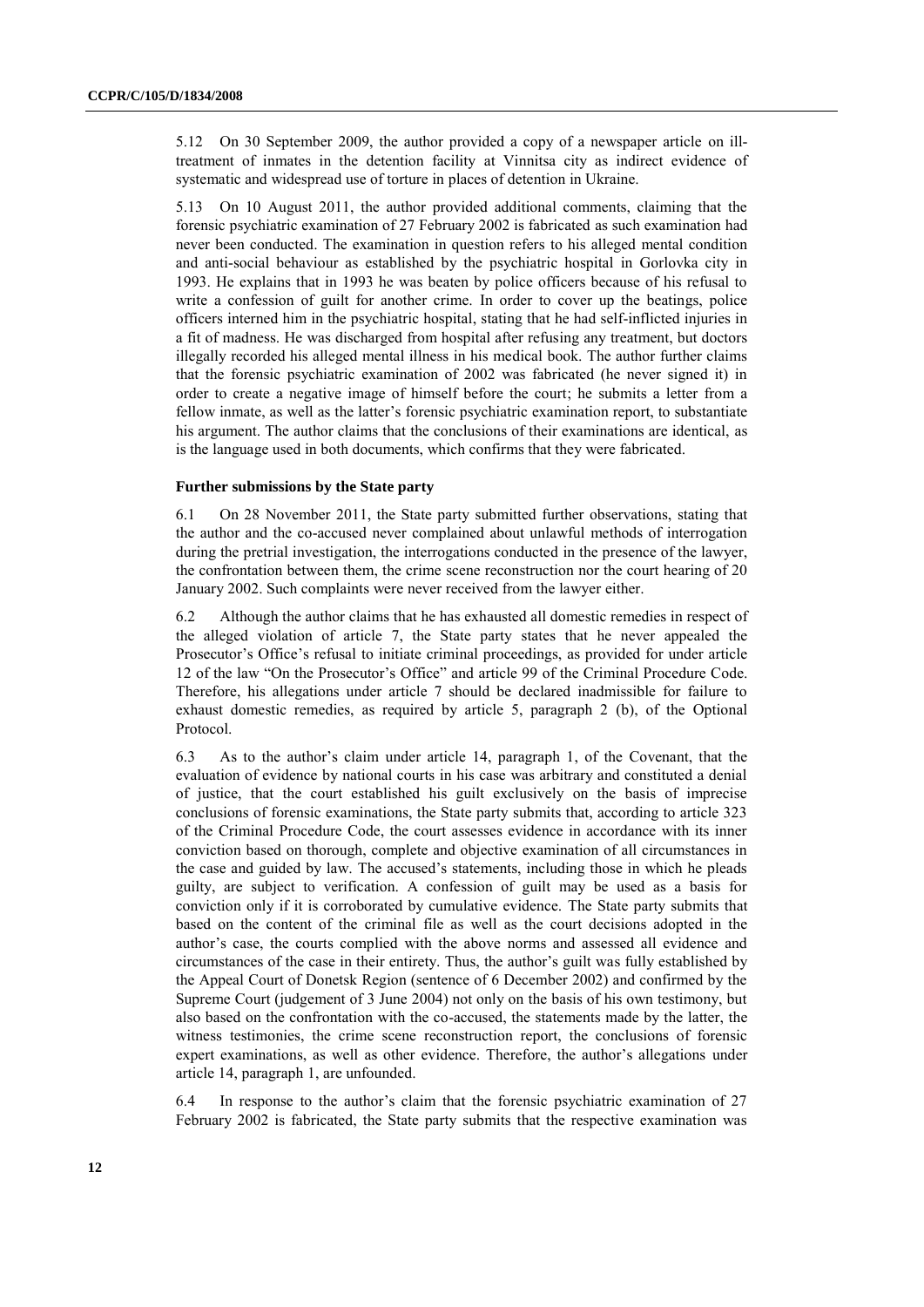carried out in accordance with the "Procedure of conducting the forensic psychiatric examination" approved by the Order No. 397 of the Ministry of Health of 9 October 2001. According to national legislation, the signature of the person subjected to the examination is not required. Therefore, the absence of the author's signature on the document is not an evidence of its fabrication.

## **Further comments by the author**

7.1 In a letter dated 3 January 2012,<sup>22</sup> the author challenges the arguments advanced by the State party in its observations. He claims that he complained repeatedly about the use of unlawful methods of interrogation and pressure by police officers to the courts, as well as during the pretrial investigation. However, his complaints were "thrown out" by the investigative officers. He and the co-accused also raised this issue during their confrontation, but their complaints were not duly registered. The author also claims that he had exhausted all domestic remedies and submits that any further appeals would have been ineffective, taking into account the absence of information from the State party that such appeals filed in court against the decision of the Prosecutor's Office by a person convicted for murder in fact led to the reversal of the sentence and release of the convicted person. The refusal of the Prosecutor's Office and of the Supreme Court to review the unlawful decisions adopted by national courts confirms that such applications are unreasonably prolonged, therefore his communication is admissible under article 5, paragraph 2 (b), of the Optional Protocol.

7.2 With regard to the State party's arguments in respect of article 14, paragraph 1, the author claims that article 62 of the Constitution stipulates that a sentence shall not be based on illegally obtained evidence or on assumptions. Therefore, any reference to article 323 of the Criminal Procedure Code and the court's "inner conviction" is unlawful. The principle laid down in article 62 of the Constitution had been confirmed in the Constitutional Court decision No. 1-31/2011 of 20 October 2011. Also, the Pechersk District Court in Kiev city confirmed in a judgement handed down on 11 October 2011 that only those forensic examinations that take the form of categorical conclusions may be used as evidence.

7.3 The author recalls that the statements made by the co-accused to which the State party refers were extracted under torture, as a result of which the co-accused incriminated himself and also implicated the author himself in the commission of the crimes.<sup>23</sup>

7.4 As to the forensic psychiatric examination, the author reiterates his previous claims and refers to a judgement of the European Court of Human Rights that, according to him, confirms the authorities' practice of subjecting persons to psychiatric evaluation unlawfully.<sup>24</sup> He recalls that he did not consent to it, a fact proven by the absence of his signature on the document.

7.5 The author requests the Committee to disregard the State party's observations, since they are untrue, anonymous and represent an abuse of the right of submission of such observations. Instead, due weight must be given to his allegations and all the documentary evidence provided.

<sup>&</sup>lt;sup>22</sup> On 6 December 2011, the author provided a copy of the ruling of the Constitutional Court No. 1-31/2011 of 20 October 2011, in which the Court delivered its opinion on the interpretation of article 62 of the Constitution to which he refers in his comments (see para. 7.2).

<sup>&</sup>lt;sup>23</sup> The author submits that the co-accused died of internal organ failure, a consequence of the torture endured.

<sup>&</sup>lt;sup>24</sup> The author refers to the judgement of the European Court of Human Rights of 7 July 2011, in the case *Fyodorov and Fyodorova* v. *Ukraine* (application No. 39229/03), concerning the applicants' forced and arbitrary internment in a mental institution without the review of such decisions.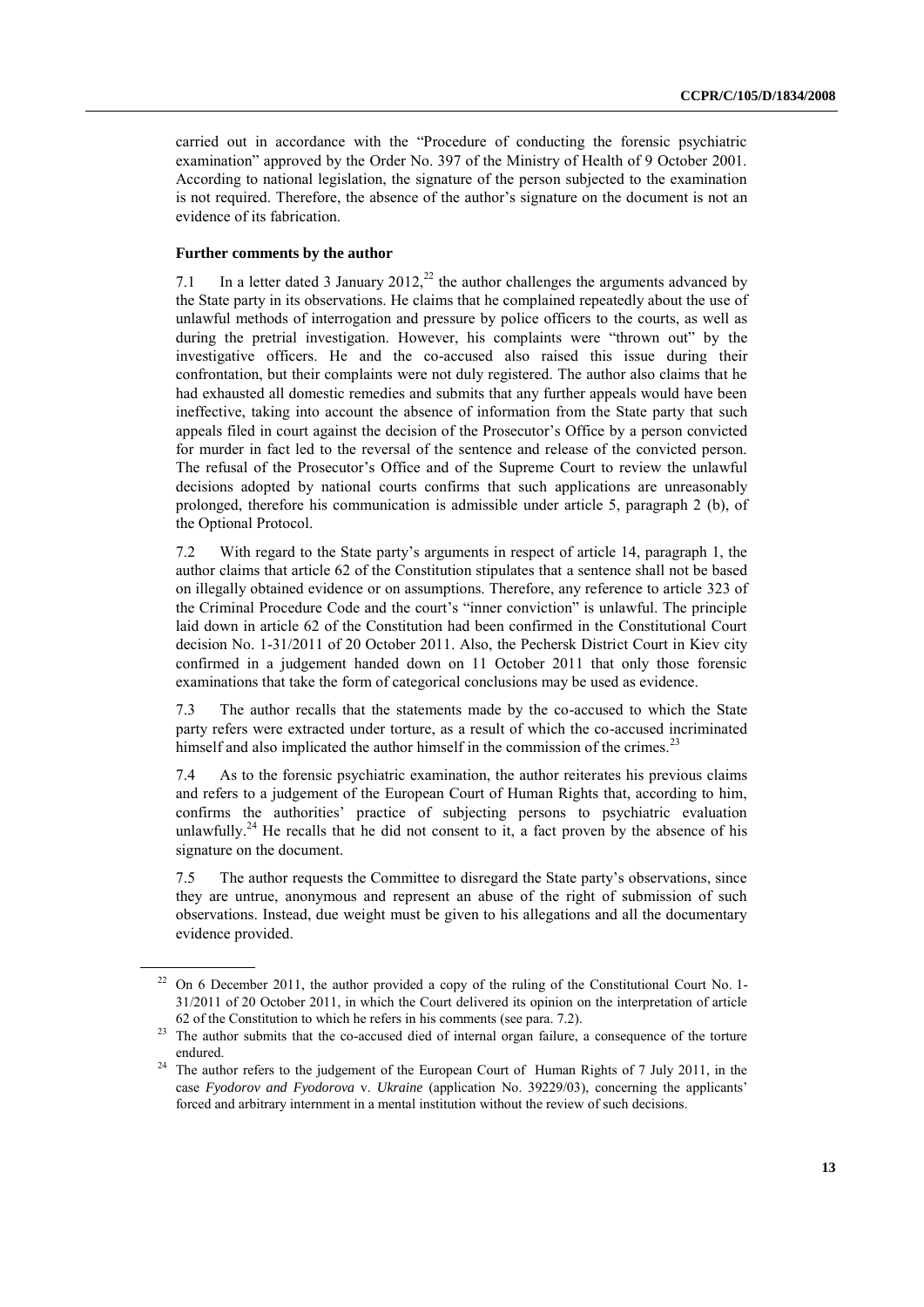### **Issues and proceedings before the Committee**

#### *Consideration of admissibility*

8.1 Before considering any claims contained in a communication, the Human Rights Committee must, in accordance with rule 93 of its rules of procedure, decide whether or not it is admissible under the Optional Protocol to the Covenant.

8.2 The Committee notes, as required by article 5, paragraph 2 (a), of the Optional Protocol, that the same matter is not being examined under any other procedure of international investigation or settlement.

8.3 The Committee takes note of the author's claims under articles 7 and 10, paragraph 1, of the Covenant about inhuman conditions of detention and the physical abuse and psychological pressure to which he was allegedly subjected while serving his conviction in the Enakievskaya correctional facility. The Committee notes in this respect the State party's arguments that the investigation carried out by the Prosecutor's Office in Gorlovka city found the author's allegations of ill-treatment groundless and on 18 October 2005 refused to open a criminal case for lack of evidence, and that this decision was never contested by the author. Another verification conducted by the Prosecutor's Office in 2005 and 2007 following the author's complaints about inhuman conditions of detention also established that his allegations were without merits, and the author failed to appeal any of these decisions in accordance with the procedure established by domestic law. The State party therefore challenges the admissibility of these claims on the grounds of non-exhaustion of domestic remedies. In the light of the State party's arguments and noting that the author has not argued the ineffectiveness of the remedies in question, the Committee declares this part of the communication inadmissible for failure to exhaust domestic remedies, in accordance with article 5, paragraph 2 (b) of the Optional Protocol.

8.4 The Committee notes the author's claim under article 14, paragraph 3 (b) and (d), of the Covenant, that he was not allowed to retain a lawyer of his choice, that the lawyer did not provide him with adequate legal assistance and acted contrary to his interests by assisting the prosecution in the fabrication of evidence against him, and that he was not allowed to familiarize himself with the case file, but signed a report that he had actually done so, under threat of torture. Based on the materials before it, the Committee observes that the author does not appear to have raised at any point during the domestic proceedings the alleged lack of adequate legal representation, nor the lawyer's inappropriate behaviour or that he had ever requested a change of his lawyer or complained about not being acquainted with the case file. Therefore, the Committee declares this part of the communication inadmissible under article 5, paragraph 2 (b), of the Optional Protocol for failure to exhaust domestic remedies.

8.5 With regard to the author's claim under article 2, paragraphs 1 and 3 (a) and (c), the Committee recalls its jurisprudence in this connection, according to which the provisions of article 2 of the Covenant, which lay down general obligations for States parties, cannot, in and of themselves, give rise to a claim in a communication under the Optional Protocol. The Committee therefore considers that the author's contentions in this regard are inadmissible under article 2 of the Optional Protocol.<sup>25</sup>

8.6 Since the author failed to provide any information in substantiation of his claims under article 4, paragraph 2, and article 9, paragraph 1, of the Covenant, the Committee

<sup>25</sup> See, for example, communications No. 802/1998, *Rogerson* v. *Australia*, Views adopted on 3 April 2002, para. 7.9; No. 1887/2009, *Basso* v. *Uruguay*, Views adopted on 19 October 2010, para. 9.4.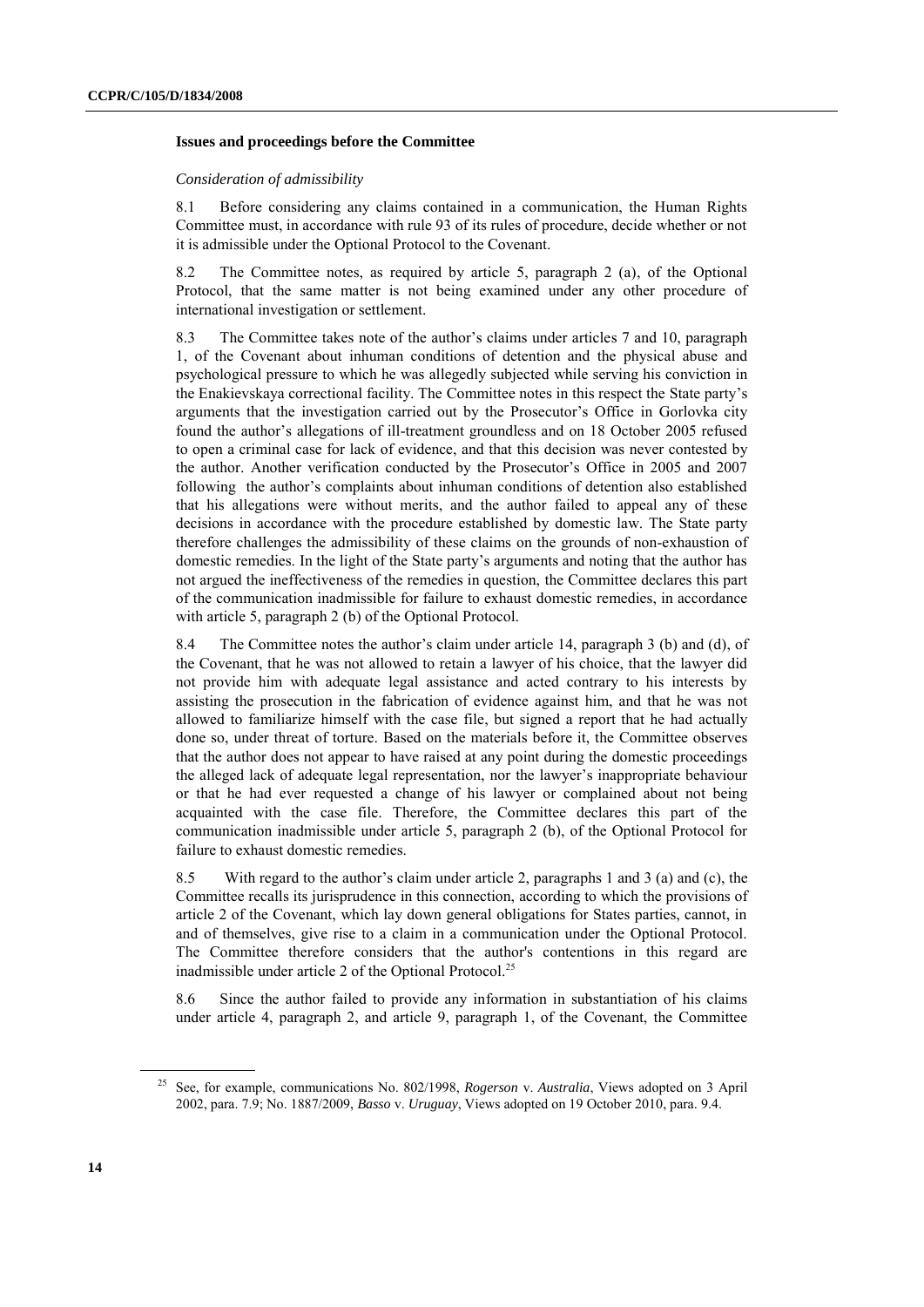finds these claims insufficiently substantiated, for purposes of admissibility, and declares them inadmissible under article 2 of the Optional Protocol.

8.7 The Committee takes note of the author's claim under article 7, that following his arrest he was tortured for the purpose of eliciting a confession of guilt. The State party rejects the allegations, arguing that the author was interrogated in the presence of his lawyer and made voluntary statements about the circumstances of the crime, that several investigative actions were conducted in the presence of his lawyer, forensic expert and lay witnesses, and that neither the author nor his lawyer ever complained about ill-treatment during the pretrial investigation. These arguments are disputed by the author who claims that his complaints in this regard were "thrown out" by investigative officers and were ignored by his lawyer.

8.8 The Committee notes that the author's claim under article 7 is intimately linked to the quality of the legal assistance he received from his *ex-officio* lawyer, that is, the lawyer's alleged cooperation with the prosecution and failure to lodge any complaints on his behalf, including about ill-treatment during the pretrial investigation. In this respect, the Committee has already determined that nothing in the material before it reveals that the author complained about the alleged lack of adequate legal representation or the lawyer's inappropriate behaviour or that he ever requested a change of lawyer at any point during the domestic proceedings (see para. 8.4). The Committee notes the author's failure to raise these claims during domestic proceedings, especially in view of his argument that the presence of State-appointed lawyers during the interrogations cannot be regarded as a guarantee of respect for the rights of the accused (see para. 5.2).

8.9 The Committee further notes the State party's argument that a forensic medical examination did not reveal any bodily injuries on the author at the time of arrest and as of 4 February 2002 (i.e., 18 days following his arrest). It observes that the author gave contradictory information about the medical examination in question, claiming initially that no such examination ever took place (see para. 2.8 above), and later stating that the medical expert did not ask him to take off his clothes in order to perform a thorough examination and refused to listen to his complaint (see para. 5.3 above). The Committee also notes that the author's allegations were examined by both the trial and cassation court and were found to be groundless (see footnote 5 above). In light of these inconsistencies and in the absence of any factual evidence in support of his allegations under article 7, the Committee is unable to find that the author has sufficiently substantiated this claim for purposes of admissibility, and therefore declares it inadmissible under article 2 of the Optional Protocol.

8.10 The Committee further notes the author's claims under article 14, paragraphs 1 and 3 (e), of the Covenant that the court based his conviction on his confession made during the pretrial investigation, which he subsequently retracted in court, that his alibi was not duly considered and verified, that the findings of forensic examinations were not conclusive, that his requests to order expert examination of the fabricated evidence were rejected and that the court refused to summon and examine the main witness of the prosecution in court and failed to address the contradictions arising out of her testimony.

8.11 With regard to the author's claim that the court based his conviction on his confession, the Committee notes that the court did not establish the author's guilt solely on the basis of his own testimony, but also based on the confrontation with the co-accused, statements made by the latter, witness testimonies, the crime scene reconstruction report, conclusions of forensic expert examinations, as well as other evidence (see paras. 4.1, 4.2 and 6.3). Thus, the Committee therefore considers the author's claim to be insufficiently substantiated and therefore inadmissible under article 2 of the Optional Protocol.

8.12 As to the rest of the author's claims under article 14, paragraphs 1 and 3(e), the Committee observes that they relate primarily to the evaluation of facts and evidence by the